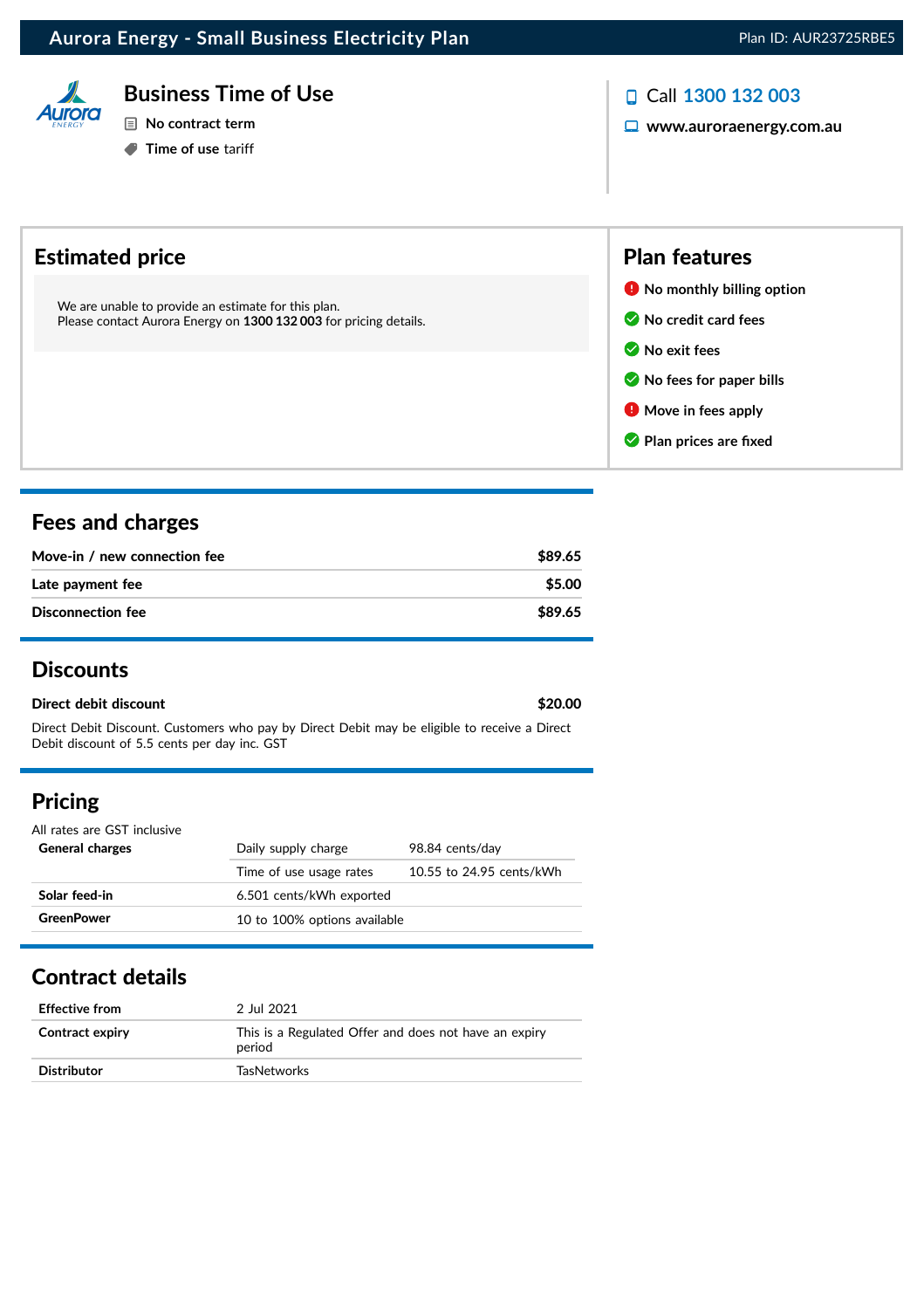| <b>Fees and charges</b>                                                                                                           |         |
|-----------------------------------------------------------------------------------------------------------------------------------|---------|
| Move-in / new connection fee                                                                                                      | \$89.65 |
| This fee includes GST and applies when moving into an existing premise                                                            |         |
| Late payment fee                                                                                                                  | \$5.00  |
| A late payment fee applies for accounts not paid in full by the fifth day past the due date (exemptions may apply). Fee inc. GST. |         |
| <b>Disconnection fee</b>                                                                                                          | \$89.65 |
| inc. GST                                                                                                                          |         |
|                                                                                                                                   |         |

# Billing and price details

| <b>Billing period</b> | Billing every 3 months                      |  |
|-----------------------|---------------------------------------------|--|
| Payment options       | Paper bill, Direct debit, Credit card, BPay |  |
| Prices are fixed      |                                             |  |

# Time of use charges

Tariff 94 | 01 Jul - 30 Jun | Mon-Fri

| ● Peak 0700 to 2159<br>24.95 cents/kWh | • Off-Peak 2200 to 0659<br>10.55 cents/kWh |  |
|----------------------------------------|--------------------------------------------|--|
| Tariff 94   01 Jul - 30 Jun   Weekends |                                            |  |
| Shoulder 0700 to 2159                  | • Off-Peak 2200 to 0659                    |  |
| 18.03 cents/kWh                        | 10.55 cents/kWh                            |  |

## Solar feed-in

Feed-In Tariff **6.501** cents/kWh exported

### **S** GreenPower

| <b>Usage</b> | Charge                      |                                                                                              |
|--------------|-----------------------------|----------------------------------------------------------------------------------------------|
| 10%          | \$0.00602 per unit of usage | AuroraGreen is renewable energy from Tasmanian wind generation, accredited by<br>GreenPower. |
| 20%          | \$0.01205 per unit of usage | AuroraGreen is renewable energy from Tasmanian wind generation, accredited by<br>GreenPower. |
| 50%          | \$0.03012 per unit of usage | AuroraGreen is renewable energy from Tasmanian wind generation, accredited by<br>GreenPower. |
| 75%          | \$0.04517 per unit of usage | AuroraGreen is renewable energy from Tasmanian wind generation, accredited by<br>GreenPower. |
| 100%         | \$0.06023 per unit of usage | AuroraGreen is renewable energy from Tasmanian wind generation, accredited by<br>GreenPower. |
|              |                             |                                                                                              |

### Terms and conditions

For full terms and conditions please visit www.auroraenergy.com.au

#### Additional fee information

Interest Charged on Overdue Accounts is the 90-day Bank Accepted Bill rate (plus 6%), as set by the Reserve Bank of Australia.